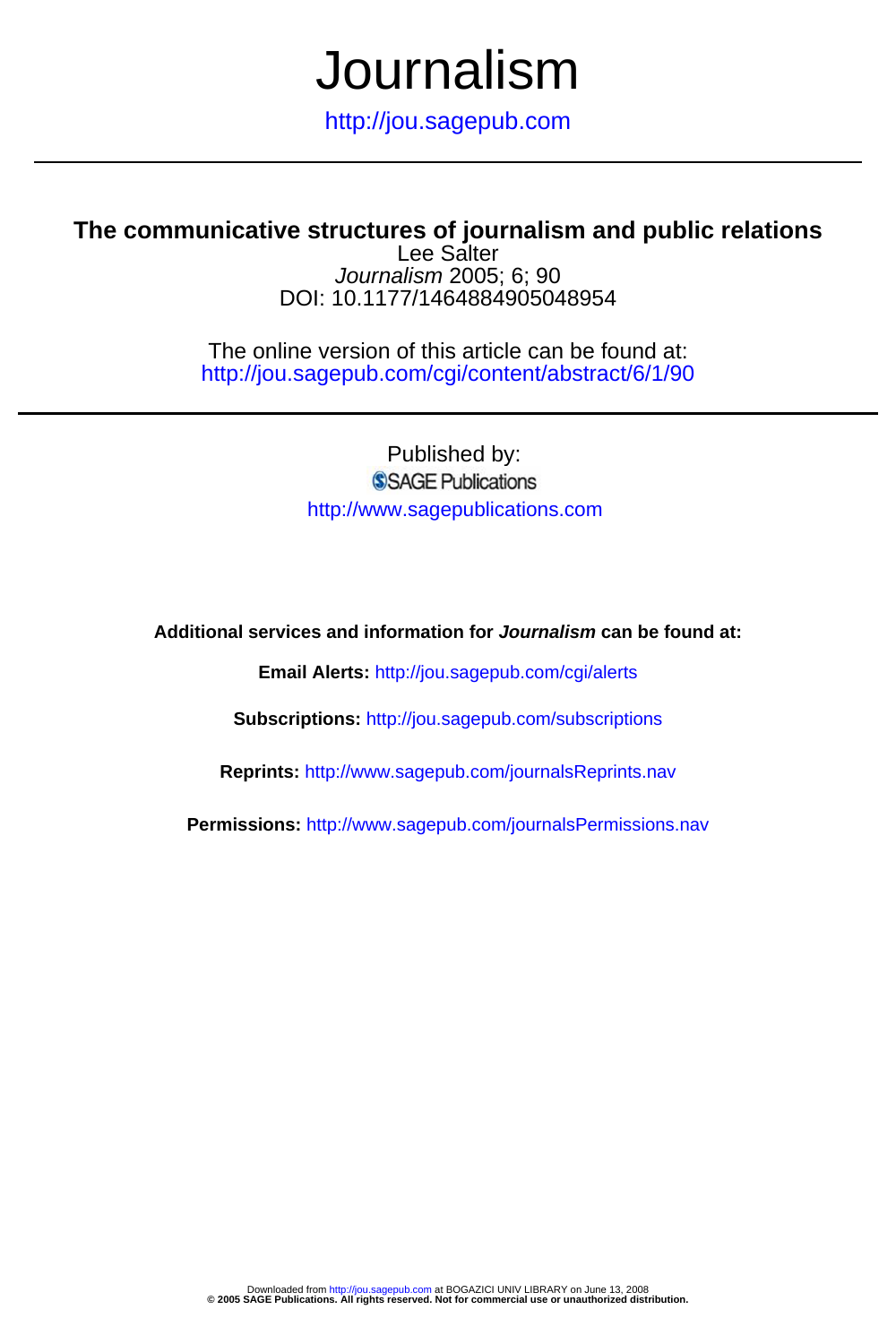#### **Journalism**

Copyright © 2005 SAGE Publications (London, Thousand Oaks, CA and New Delhi) Vol. 6(1): 90–106 DOI: 10.1177/1464884905048954



## **The communicative structures of journalism and public relations**

#### <sup>j</sup> **Lee Salter**

*University of the West of England*

ABSTRACT

This article seeks to analyze the communication structures of journalism and public relations, using the communication ethics of Jürgen Habermas. The intention is to use this analysis to draw attention to the differences between journalism and public relations in the interests of good journalism and in the interests of democracy. I do not deny that public relations is an inevitable part of the communications order but rather that, contrary to some recent suggestions, it is with good reason that good journalists reject the use of public relations techniques in their own practices. The article ends with the suggestion that journalists need to defend their practice in policy and a clearly articulated self-understanding.

KEY WORDS **Communication structures democracy discourse ethics**  $\bullet$  ethics  $\bullet$  Habermas  $\bullet$  intersubjectivity  $\bullet$  public relations

#### **Introduction**

It is becoming increasingly common in universities for journalism and public relations to be considered as partner subjects. The border between journalism and public relations is being eroded in the context of a more general decline of normative inquiry and its replacement with inquiries into mere instrumental effectiveness. This process is being pushed not only by government policy on education and research but also by interpretations of the implications of technological change, the growth and unequal distribution of communication capacities generally, and also by the pressure of a free-market economy. It is, however, the contention of this article that the communication structures of journalism and public relations conflict. Further, I argue that there is a quite explicit danger of merging public relations and journalism that can only diminish the effectiveness of journalism in fulfilling its normative role. This argument must, therefore, rest upon a conceptualization of what journalism is (should be). Before moving to address this question, I must lay out a theory of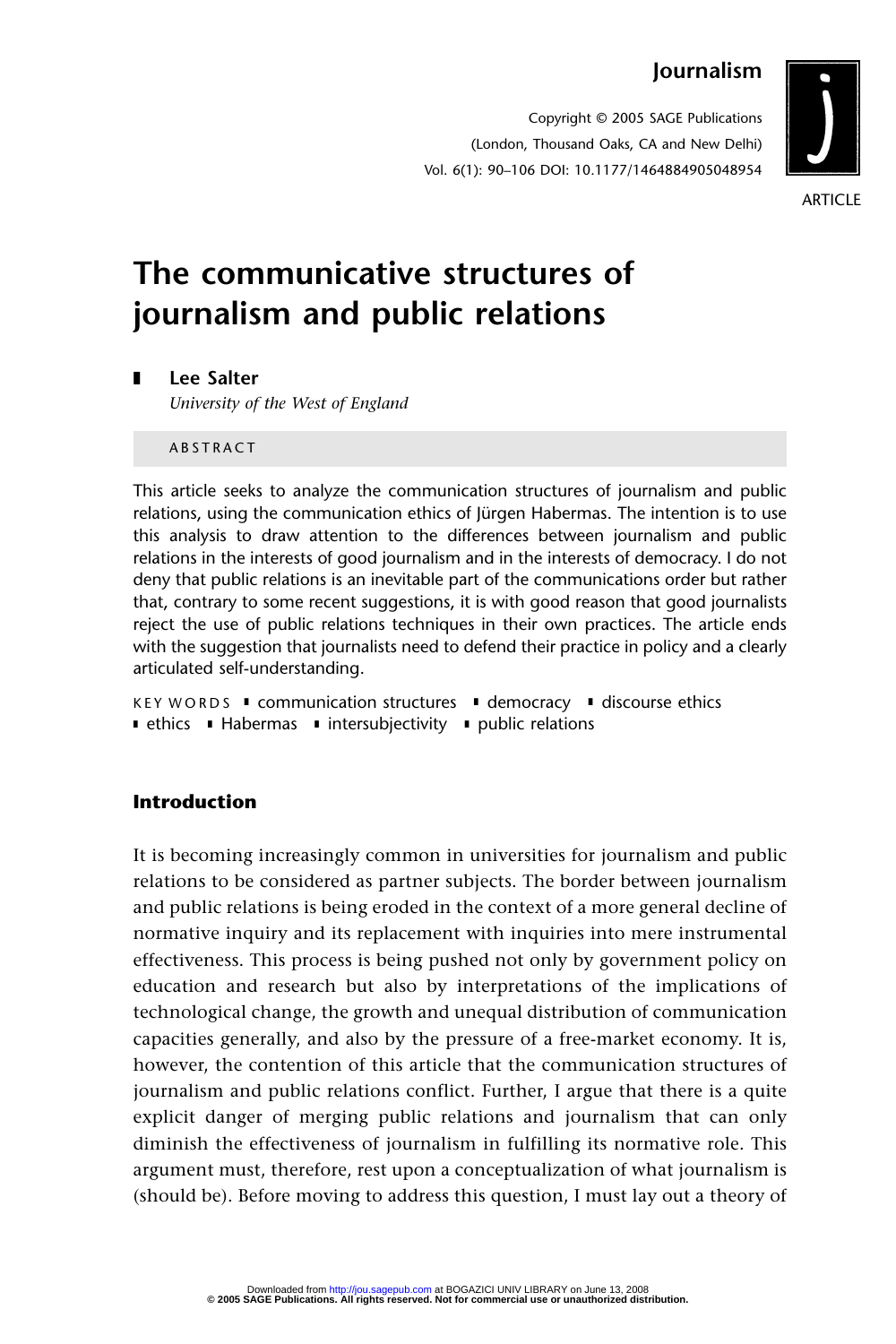communication, which will form the basis of the answer to the aforementioned question.

#### **A Habermasian model of communication**

The German social philosopher Jürgen Habermas has become rather popular in journalism and media studies, though in the process he is often stripped of his critical theory. Habermas' (1989, 1996) theory of the public sphere, for example, loses its critical function when merely applied to chat shows (Keane, 1998) or becomes weakened when it is considered simply as an abstract ideal rather than as a critical theory with practical intent. In *The Structural Transformation of the Public Sphere*, Habermas (1989) charts the decline of the public's ability to form a critical public opinion, not as a result of simple changes in 'consumer demand' but as a result of the limited structural capacity of a capitalist system to deal with conflicting demands generated by it. In this work, Habermas views the mass media as complicit in this process, not driven by intentional collusion by individual actors but by the social relations formed under capitalism that it necessarily encompasses. As a result of the incapacity of the political subsystem to cope with genuine public opinion, forms of opinion manipulation develop, with the public relations industry taking the lead. On this analysis, public opinion, which started off as an opponent of domination, becomes the latter's object: 'opinion research has the task . . . of aligning the behaviour of the population with political goals' (Schmidtchen, cited in Habermas, 1989: 243). Habermas (1989: 193–4) sees public relations as an industry in which 'the sender of the message hides his business enterprise in the role of someone interested in the public welfare', invoking a 'false consciousness that as critically reflecting private people they contribute responsibly to public opinion'.

In contrast to the damaging influence of public relations, Habermas has recently described a normative role for journalists and media practitioners in relation to genuine public opinion. Such workers should

understand themselves as the mandatory of an enlightened public whose willingness to learn and capacity for criticism they at once presuppose, demand, and reinforce; like the judiciary, they ought to preserve their independence from political and social pressure; they ought to be receptive to the public's concerns and proposals, take up these issues and contributions impartially, augment criticisms, and confront the political process with articulate demands for legitimation. The power of the media should thus be neutralized and the tacit conversion of administrative or social power into political influence blocked. (Habermas, 1996: 378–9)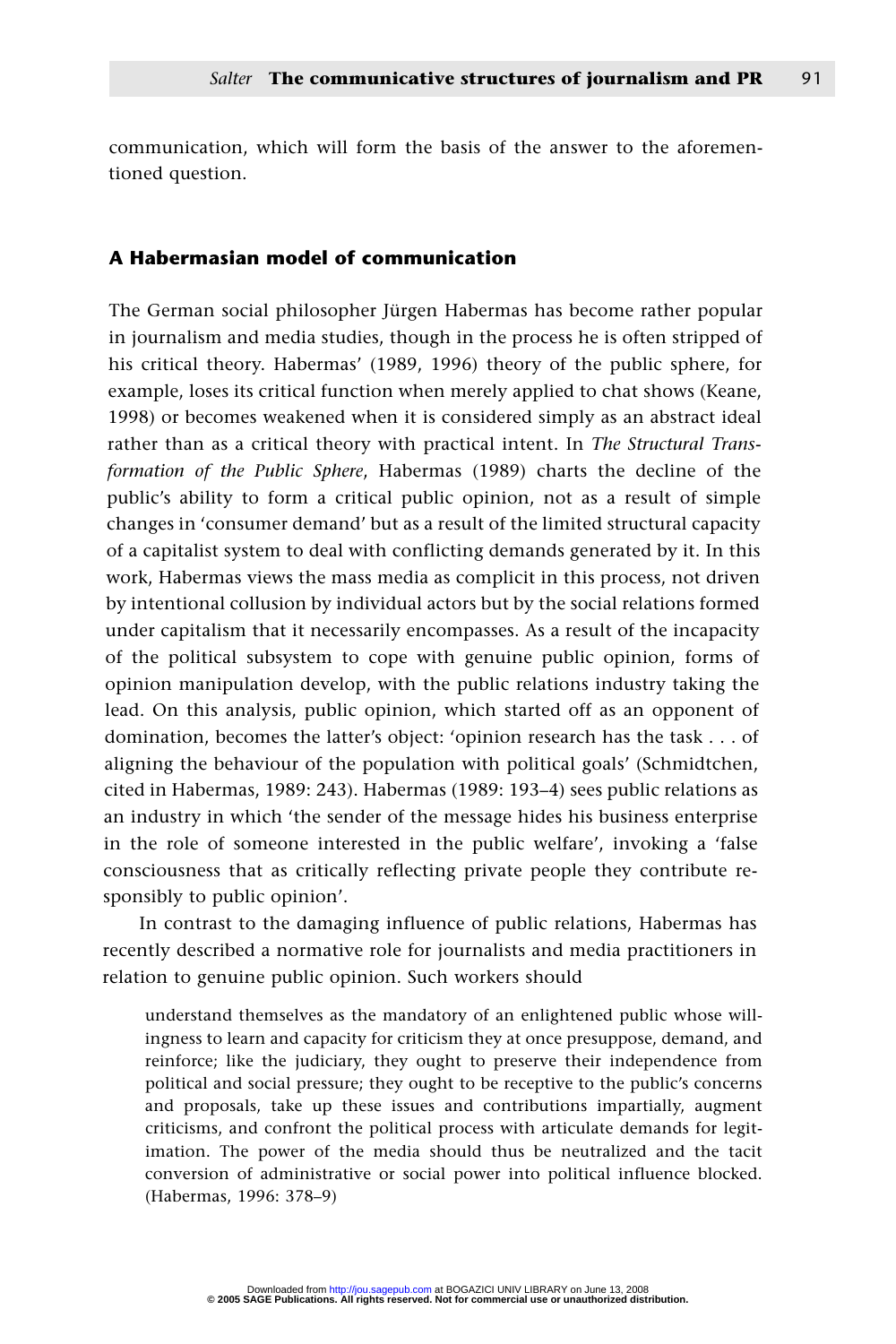Whilst Habermas' work on the public sphere has gained a good deal of interest from journalism and media studies, it is the contention of this article that a much deeper understanding of the communicative capacities of public relations and journalism can be garnered from his work on communication. To be sure, a less frequently applied component of Habermas' work, and one that cannot but lead us to consider his critical theory, is that expounded in his *Theory of Communicative Action* (1984, 1987) and *Moral Consciousness and Communicative Action* (1990). Whilst the theory of communicative reason developed in both of these works has not been uncritically received, it does provide a solid basis from which to analyze communication structures.

In the *Theory of Communicative Action*, Habermas builds on his earlier (1979) reformulation of historical materialism in which he explained how social learning processes make possible social evolution. In the later work, Habermas (1984, 1987) identifies two models of communication in modern differentiated societies: the communicative and the strategic. The communicative mode of communication or language is oriented towards achieving the mutual understanding of actors involved in the process of communication about X. The strategic mode of communication is one in which one actor intends to gain an advantage in the situation without the other becoming aware of those intentions. Within the strategic mode of communication, one actor aims to have an *effect* on the *actions* of the other. In making this distinction, Habermas is developing a moral argument: we can only consider our communications as moral if each involved in the communicative situation is equally able to propose, question and debate propositions without relying on trickery or manipulation to achieve (pseudo) agreement. The implication of this is that strategic action does not meet with moral criteria of honesty and openness. It is Habermas' general contention that whilst one might engage in some strategic communication to press a point or develop understanding, strategic action is only ever parasitic upon the 'original mode' of non-coercive understanding developed in communicative action. Indeed, *ethical* communication can only be realized under conditions in which the original mode of language (understanding) has priority.

Habermas does not complete his theory with such a simplistic division between forms of communication as that just described. Rather, for *rational* understanding to be achieved, three relations to the world must be discerned – the objective, social, and subjective – in the use of language. These relations are understood as factual and make possible a rationalized lifeworld. In presenting these world relations, Habermas (1984: 306) provides an example of a professor asking a student to fetch a glass of water. The student can reject the request in one or more of three ways, according to these world relations: s/he can remind the professor that the nearest water source is so far away that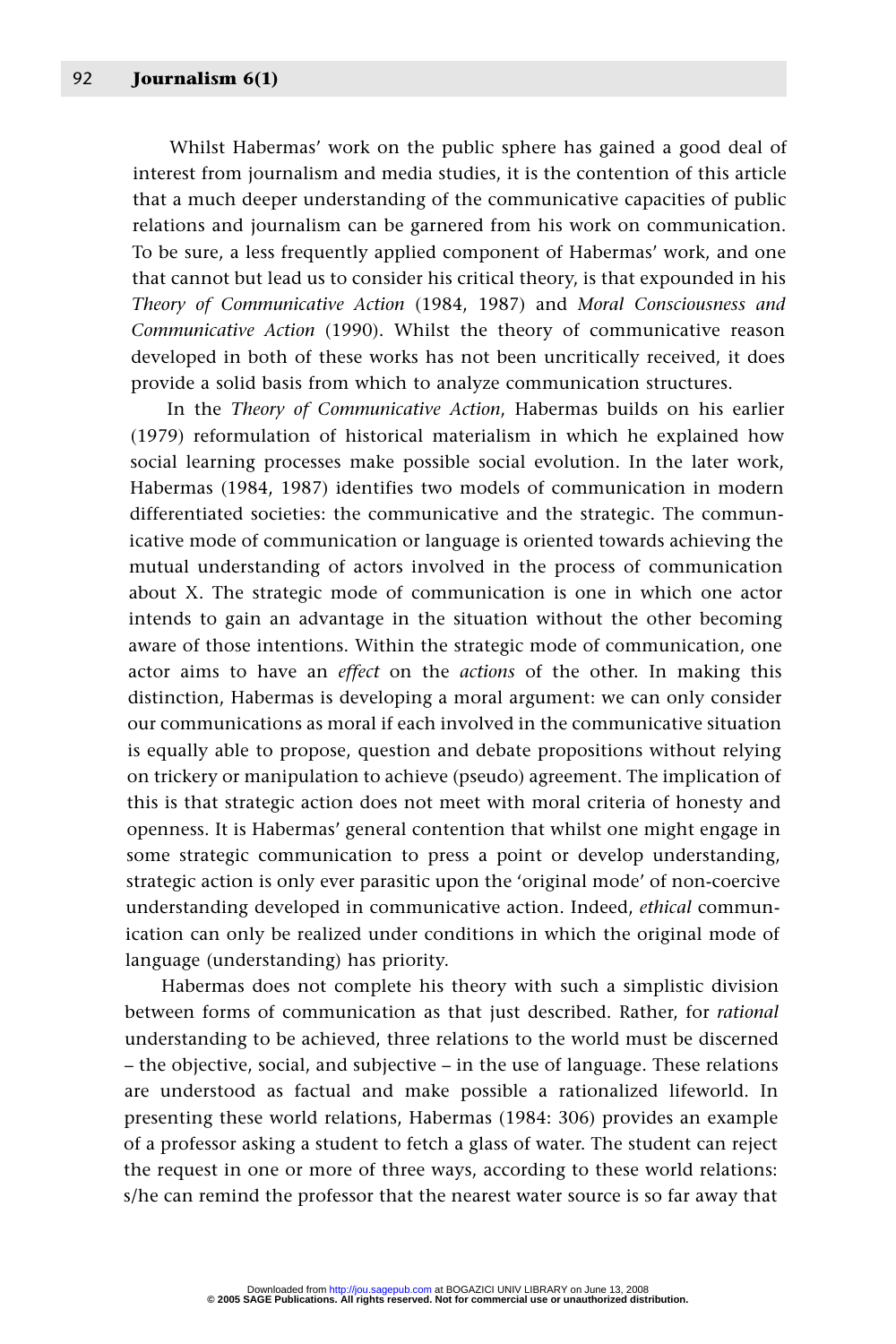the seminar will be long over before s/he returns; s/he can reply that the professor does not have the (social) right to ask her or him; or s/he can object that the professor is merely seeking to iterate the student's inferiority because the professor doesn't sincerely want a glass of water. On these grounds, an insistent professor can be rationally and coherently challenged.

In many respects, the primary world relation for successful communicative action is that of sincerity. One has to be understood as sincere to have any proposition accepted or even considered in the first place. For sincerity to operate, the communication situation has to be one in which the intentions of the communicator are to be honest and truthful towards the other actors in the situation. The immediate objection to such a suggestion is that one can sincerely report inaccuracies or may sincerely believe in something that is wrong. Take, for instance, one who sincerely believes and reports that black people are intellectually inferior to white people. That person will be able to cite dozens of studies in which black people have been shown to achieve lower IQ scores than white people (though, of course, such studies serve merely to highlight social inequality and the inadequacies of IQ testing). This is an instance that demonstrates the importance of Habermas' (1990) communicative ethics. In this model, Habermas suggests that, for any communication situation to be taken seriously, it must stimulate in participants a willingness and ability to understand others, a knowledge of one's own interests, equal opportunities for all to express those interests, equal opportunity to argue against suggestions that may harm one's interests and protection against 'closure', due to the fact that 'no consensus can insure itself against the possibility of new arguments' (Rehg, 1997: 38–9, 222). Steven White (1988) adds to these rules conditions 'which are constitutive of an ideal speech situation' such that each subject who is capable of speech and action is allowed to participate in discourses, each is allowed to call into question any proposal, each is allowed to introduce any proposal into the discourse, each is allowed to express his attitudes, wishes, and needs, and that no speaker ought to be hindered by compulsion – whether arising from inside the discourse or outside of it – from making use of the preceding rights. In accord with this, 'pure communicative action' exists when actors are prevented from 'taking up a discourse with hidden intentions or motives, or in a way in which the true attitudes, feelings and needs of some would be unlikely to find expression', in which the 'traditional interpretation of needs', and the bases of validity claims can be called into question on the basis of 'free access to the test of argumentation' (White, 1988: 56–7). Further to these conditions, the process of discourse should be aimed at clarifying language and terminology so that understanding of needs and wants can be fully achieved. Lest arguments 'pass one another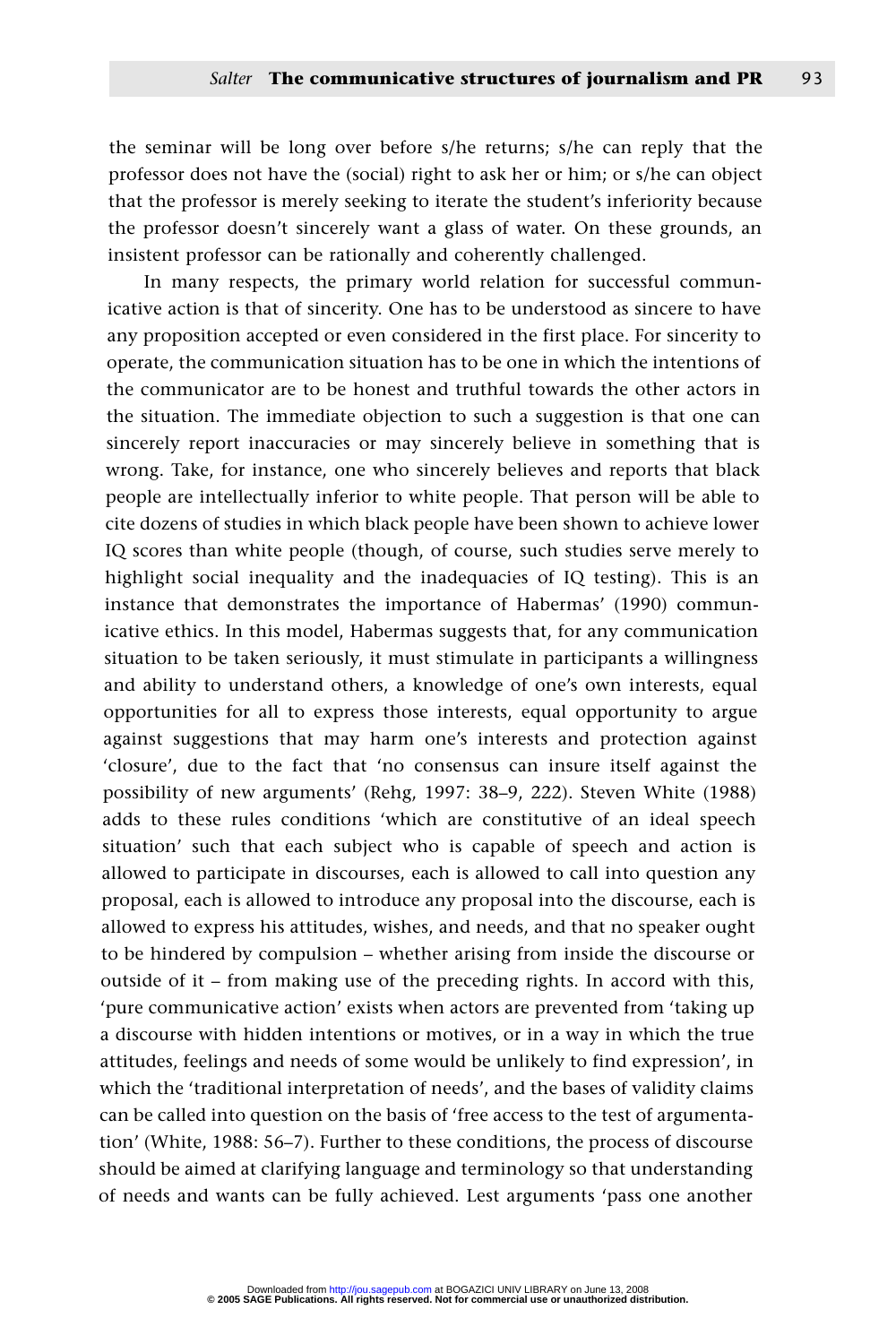like ships in the night', a formal understanding of the language system is necessary:

one has . . . [to be] free to change any inappropriate or distortive aspects of the language system. Such freedom would seemingly have to include not only a freedom from external coercion or manipulation but from internal compulsions and self-deceptions as well. (Rehg, 1997: 42–3)

Accordingly, an ethical discourse takes place within 'unconstrained dialogue to which all speakers have equal access' and in which only the 'force of the better argument prevails' (Outhwaite, 1994: 40). Discourse ethics can be presented as a model through which argumentative communication can be judged or, as Rehg (1997: 38) states, 'participants in discourse must at least believe they have approximately satisfied it if they are to consider the outcome of their discourse as properly justified'. Once such conditions are met, the claim about IQ scores may be rationally criticized as in the very least questionable. Extreme examples of where such conditions did not pertain include Apartheid South Africa and Nazi Germany, both of which suffered extremely disturbed communication structures.

Objections to this model may charge that all language and communications is 'naturally' manipulative, that power infiltrates the very core of how we construct thought and articulate it in communication. Michel Foucault may be considered as one of the most serious philosophical objectors to Habermas' model (see, for instance, Ashenden and Owen, 1999), drawing our attention to the truth–power relation in discursive formations. Foucault did communicate though. He also undertook specific activities, especially around the area of prison reform. How could he have undertaken these activities, without tripping on his own relativist tongue? Indeed, for Foucault to convince anyone of anything, even that 'there is no such thing as true', would require that he defend itself as a true statement, regardless of its power relation.  $1$  The alternative is what Habermas calls a performative contradiction. In fact, the performative contradiction can be shown in other ways informed by the speech act theory outlined earlier: 'there is no such thing as true (but I don't believe it)'; 'there is no such thing as true (so don't arrest me for child molestation)'; or 'there is no such thing as true (so this point-blank Magnum bullet in the head will not kill you)'. Without such evaluative possibilities as Habermas provides, we are unable to uncover propaganda and critique it *really* as such from the perspective of a participant, intersubjectively, comparing utterance with utterance, with actual experience and with structural context. There is, however, a limit to Habermas' theory of communication, which relates to its capacity to operate under *conditions of systemic inequality*. Nevertheless, such conditions do not disable the theory but rather make us more aware of what Habermas refers to as systematically distorted communication. Indeed, Volosinov understood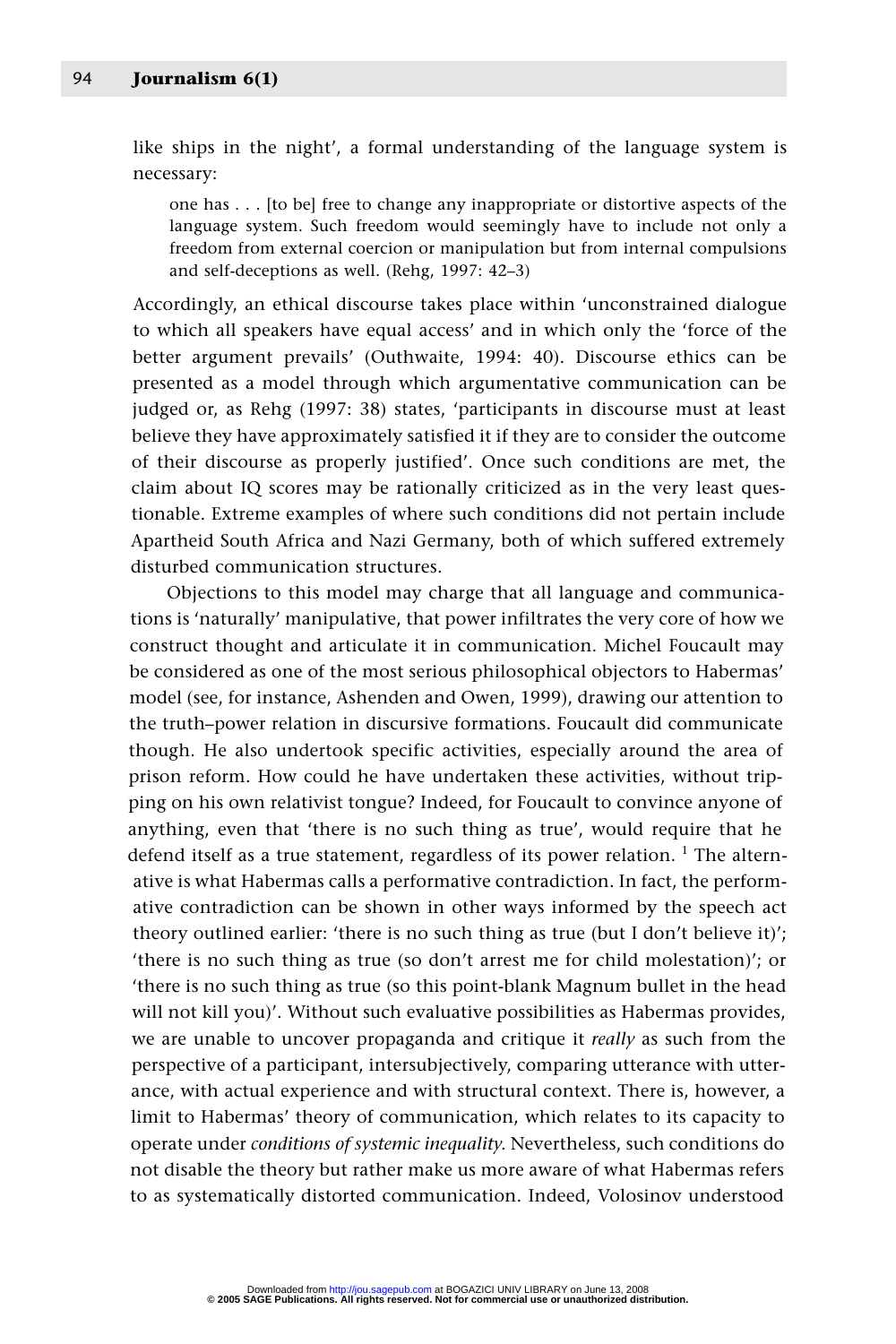that language cannot be separated from activity, so therefore a way of life that was unjust and manipulative results in a language animated by injustice and manipulation. For Volosinov, such a state of affairs ought not result in resignation to a crude form of relativism but should (would?) result in the contestation of language in the guise of physical struggle. Thus, language cannot be 'natural' in the direct sense of the word but nor is it unconnected to states of affair and nor is it static. Rather, language is determined by the particular social order:

Production relations and the socio-political order shaped by those relations determine the full range of verbal contacts between people, all the forms and means of their verbal communication. (Volosinov, 1973: 19)

Thus, whilst the non-neutrality of language itself poses problems for the communicative participant who seeks to be an objective subject, the generative nature of language means that physical struggles and social experiences underlie even the most seemingly individual 'I-experience', giving 'accent' to the utterance and animating language (Volosinov, 1973: 83–98). Ultimately, Habermas' distinction between communicative and strategic action is premised on a distinction between public and private interests. As I illustrate later, this distinction is central to understanding the differences between journalism and public relations.

#### **An application of the model to journalism**

The acceptability of applying this model of communication is dependent upon a judgement on the form that democracy must take, developed most fully in Habermas' (1996) *Between Facts and Norms.* We might say that communication within a democracy should correspond to this model. To this end, Habermas' theory of the public sphere, though less his complete theory of communication, has been applied in public journalism projects. In this sense, it is the role of the journalist to facilitate the form of public communication as required by ethical discourse. However, it is clear that the criteria for ethical discourse are not met under current social relations. For example, basic material inequalities compound the social relations of production disabling participation in discourses. Thus, the journalist has a role of facilitating the effective flow of 'accents', whilst uncovering and challenging the hidden motives of certain communicators. In addition to this, journalists (as we might distinguish from reporters [Rosen, 1999], though such a distinction seems to afford 'reporters' a neutral position of *simply* reporting) are faced with a number of constraints to their 'getting at the world'. Herman and Chomsky (1994: 2) write of the filters through which news has to travel but which occur 'so naturally that media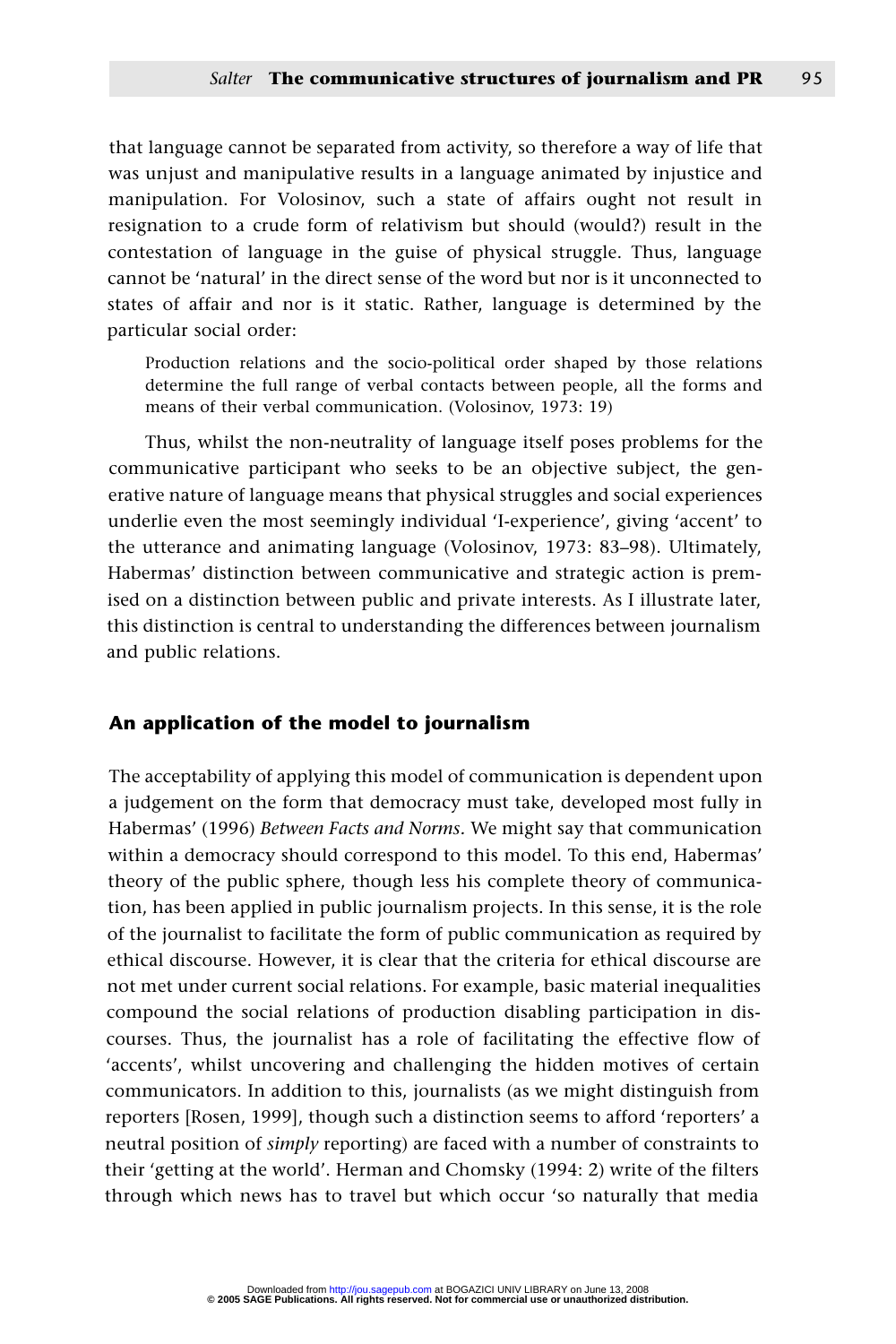news people, frequently operating with complete integrity and goodwill, are able to convince themselves that they choose and interpret the news "objectively" and on the basis of professional news values'. The filters that Herman and Chomsky recognize are the ownership of media companies; the reliance upon advertising as the primary income source of the mass media; cheap and easily accessible news sources and experts; pressure groups, or 'flak' as they call it; and what Herman and Chomsky refer to as anti-communism, though perhaps we might expand this last filter to 'system-maintenance'. On this account, journalists have to work *within* pre-existing social relations of production. That is, journalists cannot be neutral as such, as passive neutrality can too easily reflect power relations. Rather, journalists should attempt to 'get outside' the appearance of the reality they see, which has long been the objective of many critical artists and journalists. This is not to say that such appearances are not real, or that they are merely relative, rather, they stand as they are but the point is to uncover the hidden structures that underlie the appearances. It is to this end that Herbert Marcuse called for such critical journalism when he noted that

the facts are never given immediately and never accessible immediately; they are established, 'mediated' by those who made them; the truth, 'the whole truth' surpasses these facts and requires rupture with their appearance. (Marcuse, 1969: 99)

Indeed, because of this fact,

a mentality is created for which right and wrong, true and false are predefined wherever they affect the vital interests of the society. (Marcuse, 1969: 95)

So that, for Marcuse,

if a newscaster reports the torture and murder of civil rights workers in the same unemotional tone he uses to describe the stock-market or the weather . . . then such objectivity is spurious – more, it offends against humanity and truth by  $\dots$ refraining from accusation where accusation is in the facts themselves. (Marcuse, 1969: 98)

To be sure, Marcuse's approach has its limitations and he recognizes that 'no power, no authority, no government exists' which would act upon his call for liberating tolerance. However, Marcuse does show how simple 'neutrality' preserves repressive social relations. Against this, understanding reality is a social process through which flows of communication should expose contradictions, misunderstandings, half-truths, and lies. In a similar way to Habermas, Marcuse's call is not for the neutralization of power relations as such but for them to be challenged and resisted by those interested in liberation. However, whilst Habermas' model can be criticized for being almost naively consensus-oriented, Marcuse's approach must fail for its mono-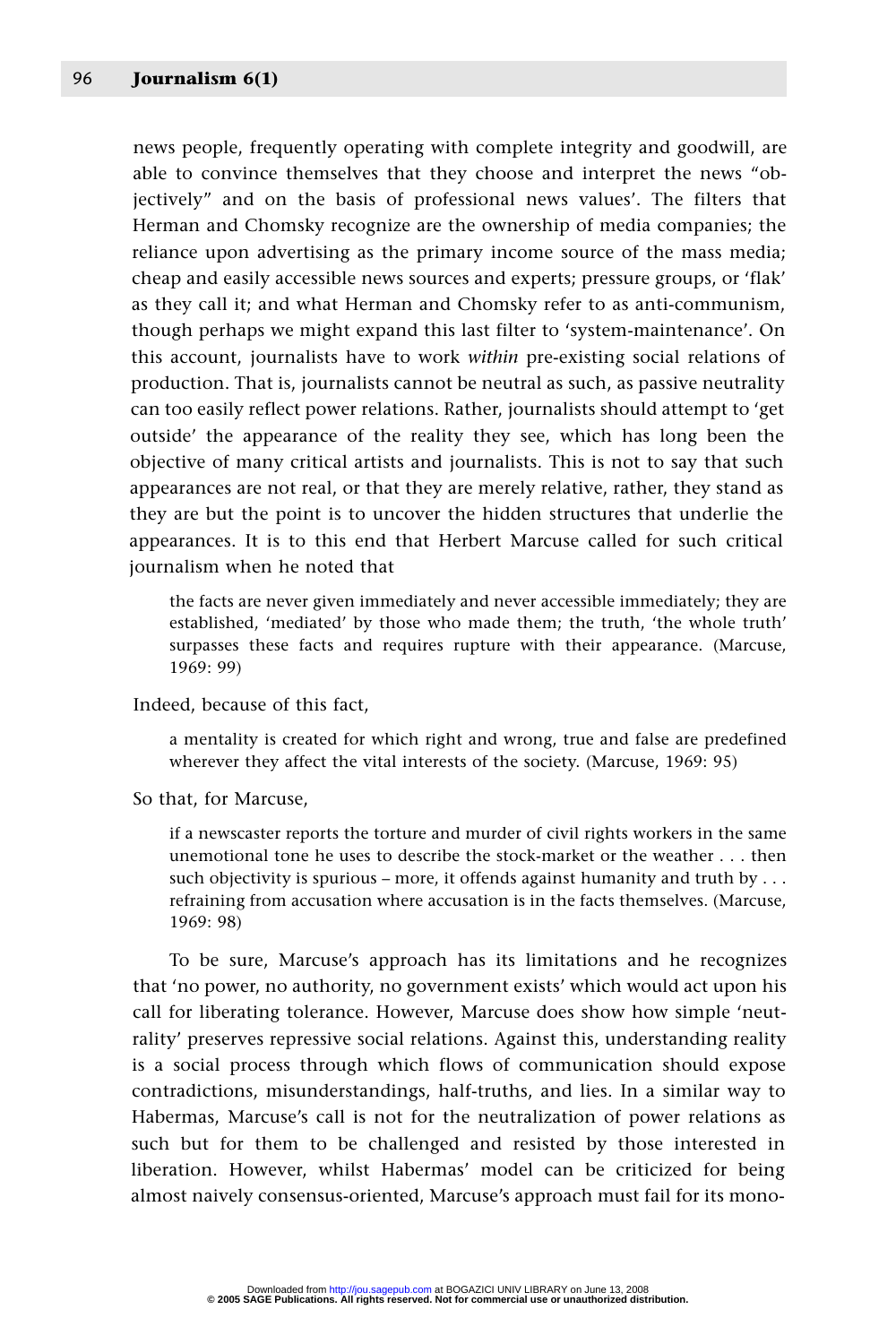logical overtones, not least in his call for the 'withdrawal of tolerance from regressive movements' (Marcuse, 1969: 110). Instead, journalists must *orient* themselves to *understanding* the whole *reality* of the situation, by taking up a public and intersubjective (perhaps dialectical) position rather than a 'neutral' one. In turn, this entails critically engaging the validity claims outlined earlier as well as recognizing the tension between (systemic) strategy and communicativeness.

So far I have established that the product of media workers can be analyzed according to a particular model, which is rooted in *actual* forms of life and communication but, at the same time, is critically oriented and grounded in theory. On this view, journalists have a responsibility to go beyond a simplistic relation with appearances and attempt to get at the *whole reality* of a situation by accepting a communicative ethics which is so oriented. To evoke another critical theorist, Theodore Adorno, the problems of 'Truth' are such that the journalist should undertake to expose the nonidentity of concept and referent and, thus, challenge the epistemological and social difficulties of truth. This practice is not to engage in a postmodern politics of difference but to undertake criticisms of false identifications intersubjectively.

Perhaps it might be objected that the previous account is, amongst other things, naive. Roy Greenslade (2003), for example, tells us that

popular newspapers tell lies, ignore rules and refuse to apologise for their sins. They duck and weave to avoid self-regulatory censures. They abuse the concept of press freedom day after day.

To be sure, Greenslade's description of a large amount of so-called journalistic practice is correct, though should not be limited to 'popular newspapers'. Indeed, the outrageous damage that some 'quality' and 'popular' journalists have done to society and language has been well documented by generations of media analysts. For a variety of structural and biographical reasons, journalists both intentionally and unintentionally serve malign interests, propagate false ideology, distort reality, and lie. However, this account is not intended merely to describe actual practice, though to be fair, there are many journalists who attempt, with some success, to adopt what we might refer to as *good* practice. Rather, this is an exercise in excavating the *possibilities* of a practice without settling merely for what such-and-such a person might do. In this sense, it is an attempt to outline *good* journalism. The present inquiry is interested in *internal structural constraints* to these forms of communication. To be sure, just as there are journalists who are not interested in adopting *good* practice, there are no doubt plenty of well-meaning public relations agents, whose serious and heart-felt *intention* is to behave ethically. The point is,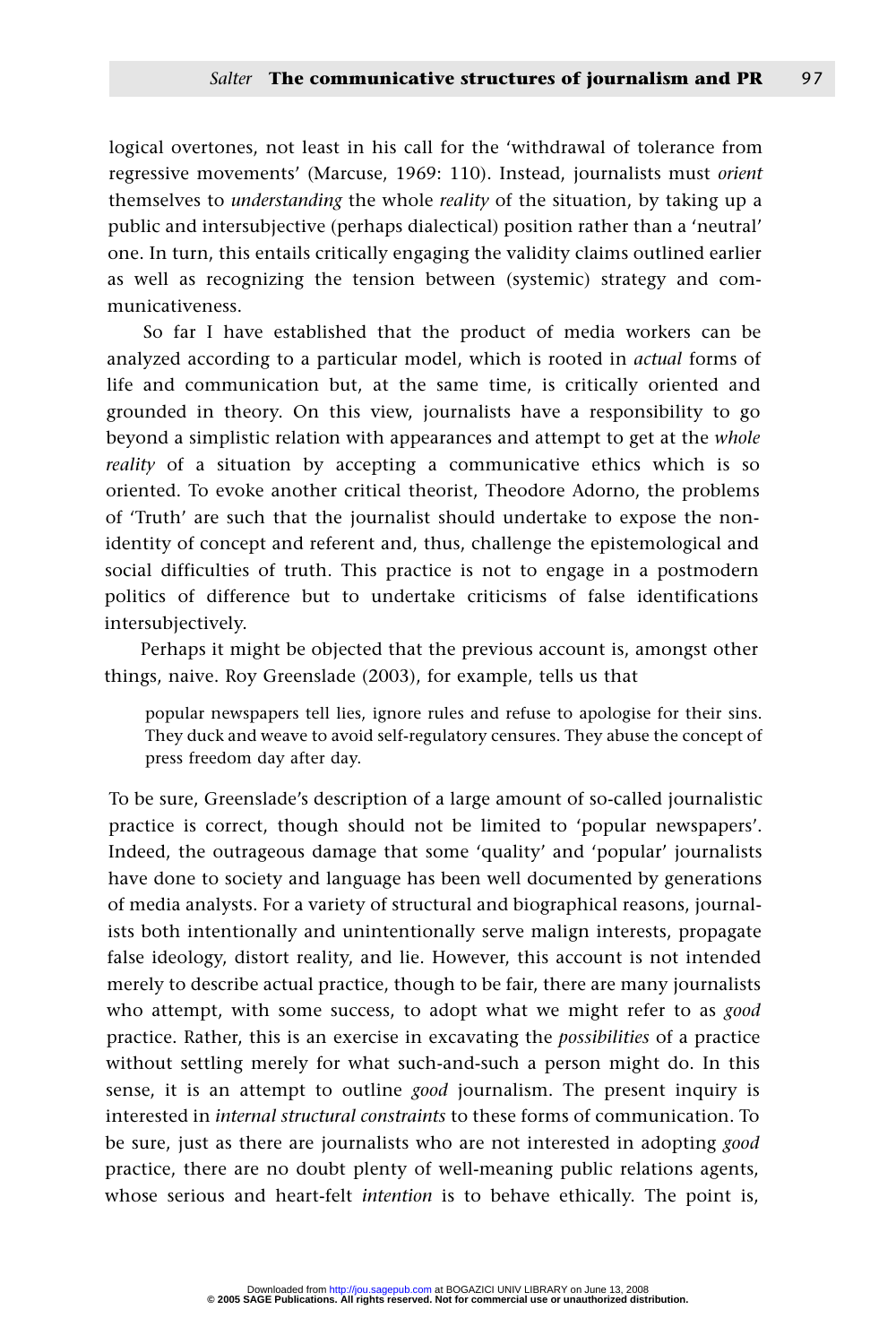however, that public relations is structurally unable to generate a coherent ethical practice. This means that, as I demonstrate later, even those with good intentions are unable to act ethically without prejudicing their capacity to be (instrumentally) *good* public relations agents. In contrast, it is the contention that a *good* journalist is necessarily ethically oriented. Journalism can generate its own good practice that is wholly consistent with being a practitioner of journalism: for the journalist, there is no trade-off between these demands (beyond those of political economy). It is the task now to analyze the communication structures of the public relations industry, comparing them with the demands made on journalists. I will then be able to explain how the differing logic of these two methods of communication are opposed and how they should be related.

#### **The structural limitations of public relations**

To help illustrate the similarities and differences between journalism and public relations, it is fruitful to begin with a comparison of the ethical codes of journalists and public relations agents. There are two sources of journalistic ethics, the National Union of Journalists (NUJ) and the Press Complaints Commission (PCC). It is the contention of the writer that the PCC should not be considered a *voluntary* regulatory body, as its existence is very much a defensive move to prevent formal government regulation of the press. To this end, the PCC is de facto compulsory. Therefore, in analyzing journalistic codes of practice, I will focus on those of the NUJ, as this is roughly equivalent to the voluntary position of the professional body for public relations, the Institute for Public Relations (IPR). Again, the following analysis relates to the formal capacities of the forms of communication to meet with the specified ethical guidelines, rather than to the intentions of any specific actor.

The NUJ requires that all members of the union sign and abide by their code of conduct. The code specifies that journalists 'shall at all times defend the principle of the freedom of the press and other media in relation to the collection of information and the expression of comment and *criticism*. He/she shall strive to *eliminate distortion*, *news suppression* and *censorship*' (NUJ, 2004: Clause 2). Such a clause clearly illustrates a conception of journalism as having a normative self-conception and a practical intent based upon it. Beside the expected recommendation that journalists undertake accuracy and fairness, the code goes on to demand that journalists distinguish between conjecture and fact and warns against '*falsification* by distortion, *selection* or *misrepresentation*' (Clause 3). The code recommends that journalists recognize their structural position and the threats to their practice that might come from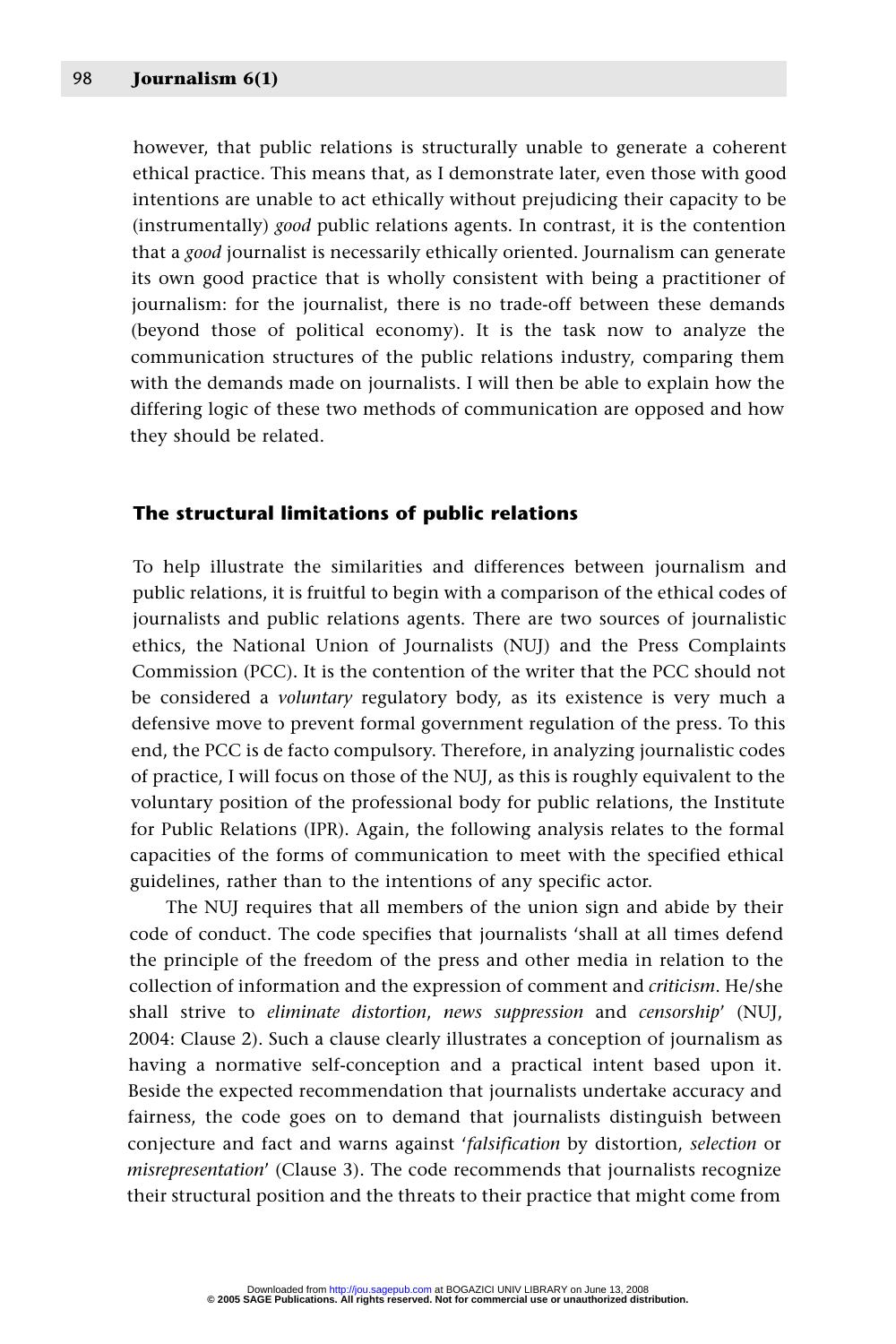such a position. Clause 9 notes that a 'journalist shall not lend himself/herself to the distortion or suppression of the *truth* because of advertising or other considerations'; and Clause 13 demands that a journalist 'shall not by way of *statement, voice or appearance* endorse by advertisement any commercial product or service save for the promotion of his/her own work or of the medium by which he/she is employed'. If any of these clauses are breached, then the code demands that the journalist 'shall rectify promptly any harmful inaccuracies, ensure that correction and apologies receive due prominence and afford the right of reply to persons criticised when the issue is of sufficient importance' (Clause 4; emphasis added in all cases). Of course, the accuracy and truth requirements as they stand enable the journalist to claim to be writing the 'truth' without getting at the underlying reality. Nevertheless, there is a healthy recognition of the value of whole truth and of some of the barriers to the pursuit of truth.

In a similar way to which journalists can join the NUJ, public relations agents may join the Institute for Public Relations (IPR), which requires that members adhere to its code of conduct. The code itself requests that agents 'deal honestly and fairly in business with employers, employees, clients, fellow professionals, other professions and the public' (IPR, n.d.: Section A1, ii), and 'respect the customs, practices and codes of clients, employers, colleagues, fellow professionals and other professions in all countries where they practise' (Section A1, iii). That is, apart from dealing 'honestly and fairly' with the 'public', the public relations agent must work for the interests of clients; the code of conduct of agents is tempered by that of the client. Under the code, the Principles of Good Practice notes that there are fundamental criteria to 'public relations practice', which include integrity, competence, and confidentiality. 'Integrity' calls for agents to have an 'honest and responsible regard for the public interest', to check 'the reliability and accuracy of information before dissemination', and to 'never knowingly misleading *clients, employers, employees, colleagues and fellow professionals* about the nature of representation or what can be competently delivered and achieved' (Section 2; emphasis added in all cases). Competence refers to doing one's job properly and to declare conflicts of interest to clients, whilst confidentiality is to safeguard information.

The two codes have some similarities, such as dealing 'fairly' with the public, though neither code really goes into much detail on what constitutes 'fairness' or what 'the public' is. This may lead some to proffer the reason for these similarities as being that journalism and public relations share orientations towards the public. However, such a claim would be misguided. The 'fairness' condition of the IPR code cannot possibly be met for reasons which I explain later. Indeed, significant differences manifest themselves when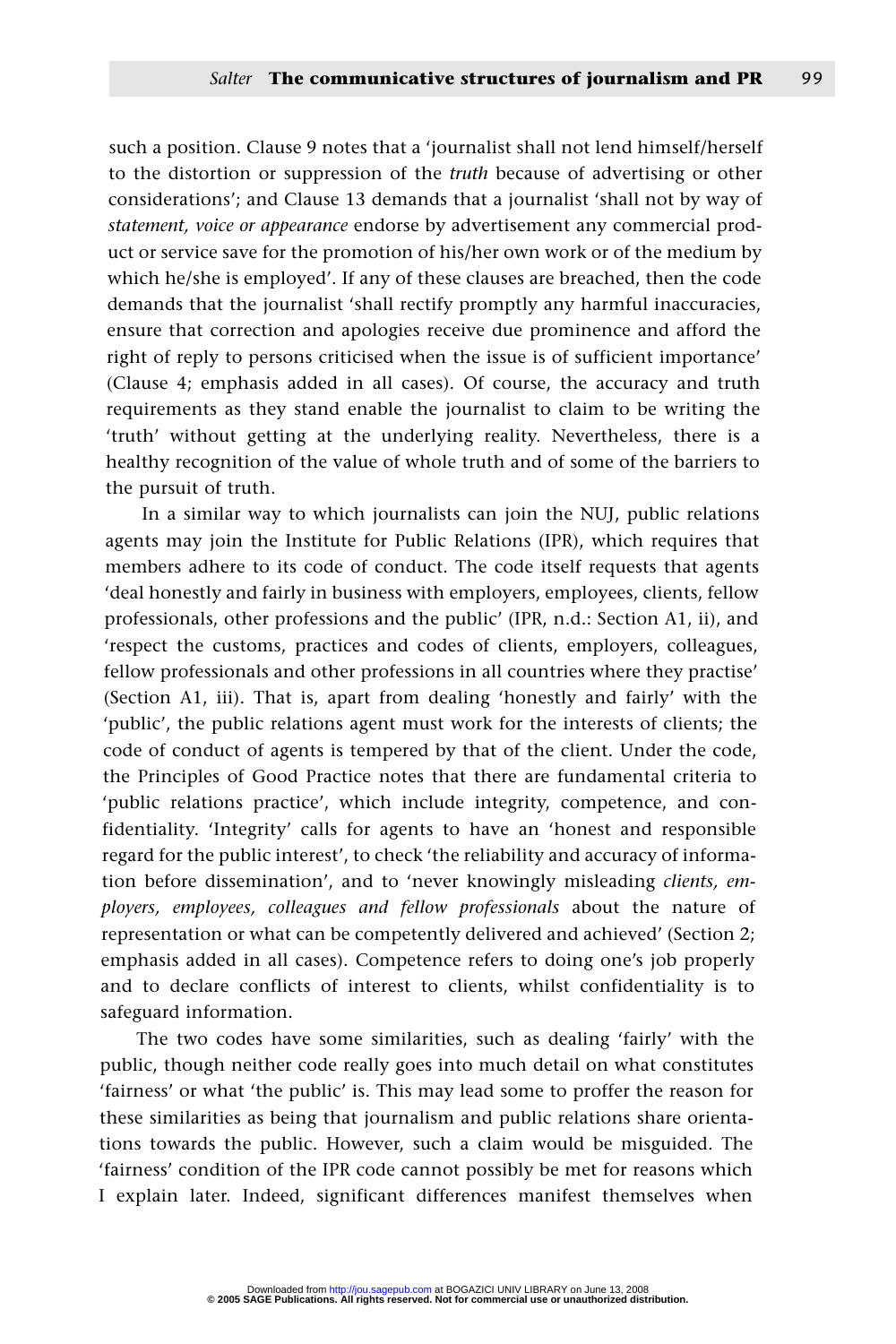considering the relation of such codes to the possibility of implementing them in practice, not as seen from the viewpoint of an outsider but immanently, from within their own logic. We can establish criteria for the judgement of a journalist, i.e. what it takes to be a *good* journalist, based on the code of ethics. In the first instance, a good journalist is not disinterested as such but we might suggest that s/he should be interested in reaching and communicating a public understanding of the whole *reality* of a given situation with *all involved* (regardless of whether that reality is profitable or not), perhaps making a judgement of that situation in accord with a specified normative standard, such as justice, or by comparing the utterances of those involved in that situation with the reality of the situation as a whole. We can then make an immanent evaluation of that journalist's work based on immanent criteria. The 'we' of this evaluation is 'humanity', the journalist's constituency.

However, when we evaluate the practice of public relations, it fails at every point in which this evaluative model is applied. In the first instance, the *good* public relations agent is oriented to representing a *particular interest*, which is partial. Surely a *good* public relations agent cannot really claim to have an 'honest and responsible regard for the public interest' whilst, at the same time, respecting the 'practices of clients'? Nor can a *good* public relations agent be 'fair' when s/he is representing only one interest. A *good* public relations agent will be biased towards representing the interests of *only* her or his paying client on the basis that such a representation will be profitable to the client (or, by proxy, to the public relations firm). Surely, for a public relations agent to represent British Nuclear Fuels and have a responsible regard for the public living in the vicinity of a nuclear reactor is something of a contradiction to say the least, for it is the company, not the public who pays for the communiqué. Of course, the 'opposition' can utilize public relations to push their agenda too. Aeron Davis (2000) has analyzed how the trade union movement, which is often treated as a 'folk devil' (see, for example, Glasgow University Media Group, 1976), benefited from the use of public relations. However, there are shortcomings to this argument as, under Davis' period of analysis, trade unions had become significantly less threatening than they had been in the 1970s and neither are they resource poor in comparison to other oppositional groups. At the same time, public relations is driven by inequality so that they are a medium through which influence is literally bought. The extent to which the unions successfully employed public relations in the case study presented by Davis is the extent to which they manipulated the public by the use of union-commissioned polls which 'found their way into the national press' and by the insistence of the public relations agent that the union-inspired lobby 'does not look like a union-inspired lobby' (Davis, 2000: 182). In contrast, even a liberal interpretation of good journalism asserts that the loyalty of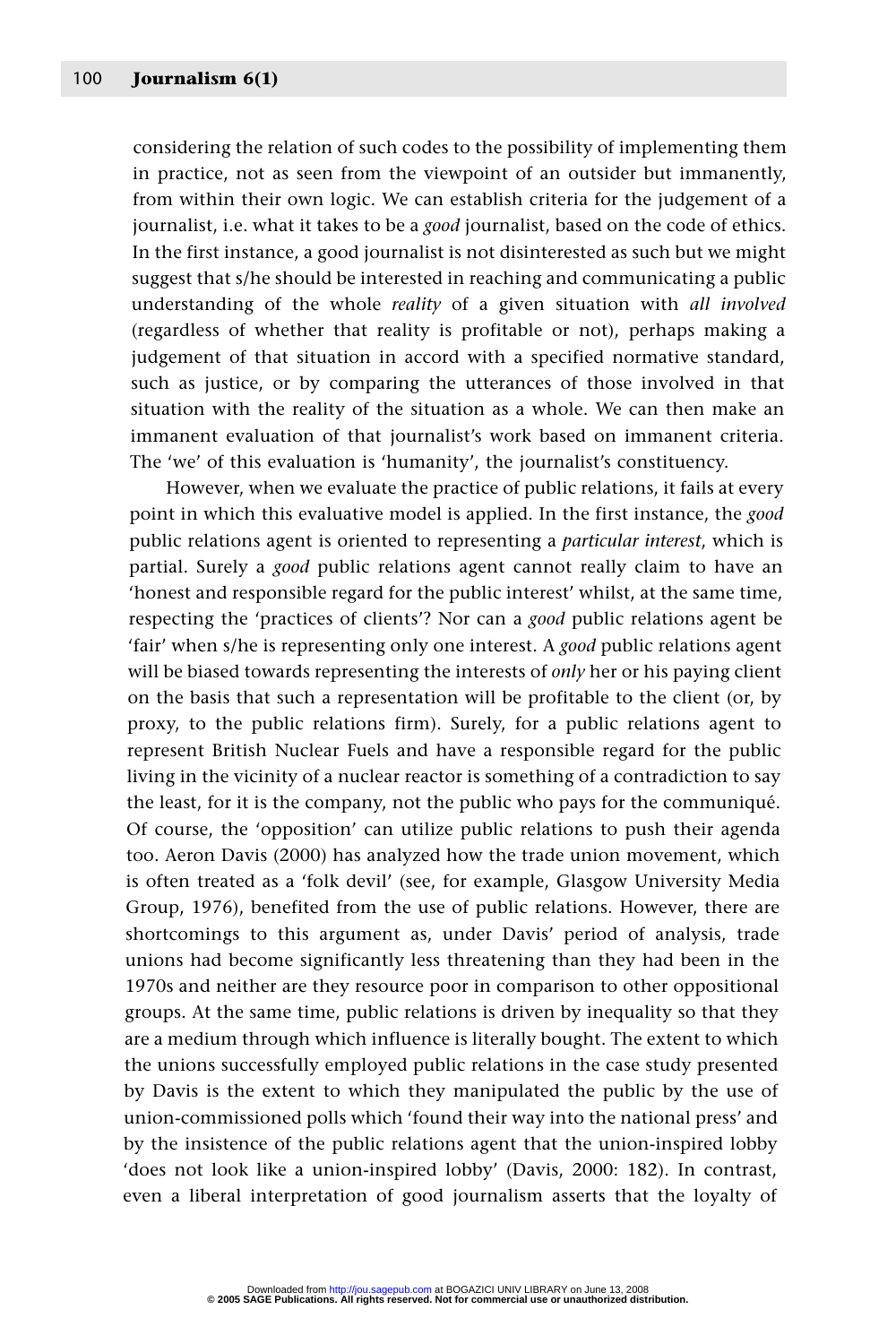journalists is to citizens (Kovach and Rosenstiel, 2003) and that those who want to practise propaganda should 'go and work in public relations' (Randall, 2000: 134). Further to this element of loyalty, journalists should attempt to overcome barriers to understanding, retain 'independence from those they cover', and attempt to see things from all perspectives (Kovach and Rosenstiel, 2003). In contrast, whilst lying in public relations is formally frowned upon, half-truths are necessary. Imagine, for example, a public relations agent acting on behalf of Boeing suggesting to the board of directors that they should relate to the public the importance of war for the financial well-being of the company! Holistic reality is not good for public relations. A client does not employ a public relations agent to tell the truth, regardless of the personal orientation of the agent. Neither does the client pay a public relations firm to represent the interests of their opponents, let alone to assist the public in weighing up all of the evidence so they can make their own judgement on the situation. A public relations agent who did this would be considered *bad*. Of course, underlying this is the fact that those most able to pay (and those able to pay the most!) will gain the most representation by the public relations agent. Such is a satisfactory arrangement neither in the interests of reality, justice, nor democracy.

We might concede that the public relations agent is oriented towards reaching a *private* understanding of the *reality* of a situation (though this is by no means necessary), from which a particular interpretation will be communicated. However, this understanding cannot be reached or communicated publicly, rather the agent will attempt to *impose* this pre-defined private understanding on the public. The 'good' agent may well interact with the public but this is merely to judge the *effect* of the pre-defined understanding. This form of communication is clearly in the class that Habermas refers to as 'perlocutionary', i.e. it is intended to have a particular effect with or without the public consciously understanding, let alone accepting, the whole reality of the situation. There is no orientation to reaching a real understanding, unless an 'understanding' that suits the client can be reached, for real understanding has to take place publicly, openly, and dialogically. A famous example of the perlocutionary activity of public relations is Edward Bernays' exploitation of the women's liberation movement to promote smoking among women (in addition to his abominable representation of American fruit companies against the interests of Central American peasants and workers; see, for example, Tye [1998]). Here we can see a concrete case of where strategic communication is parasitic on communication oriented to mutual understanding, whereby genuine discourses on the place of females in a society were abused by interested parties who sought to use that language for private gain. The appearance of an orientation to gender equality hid the real interest in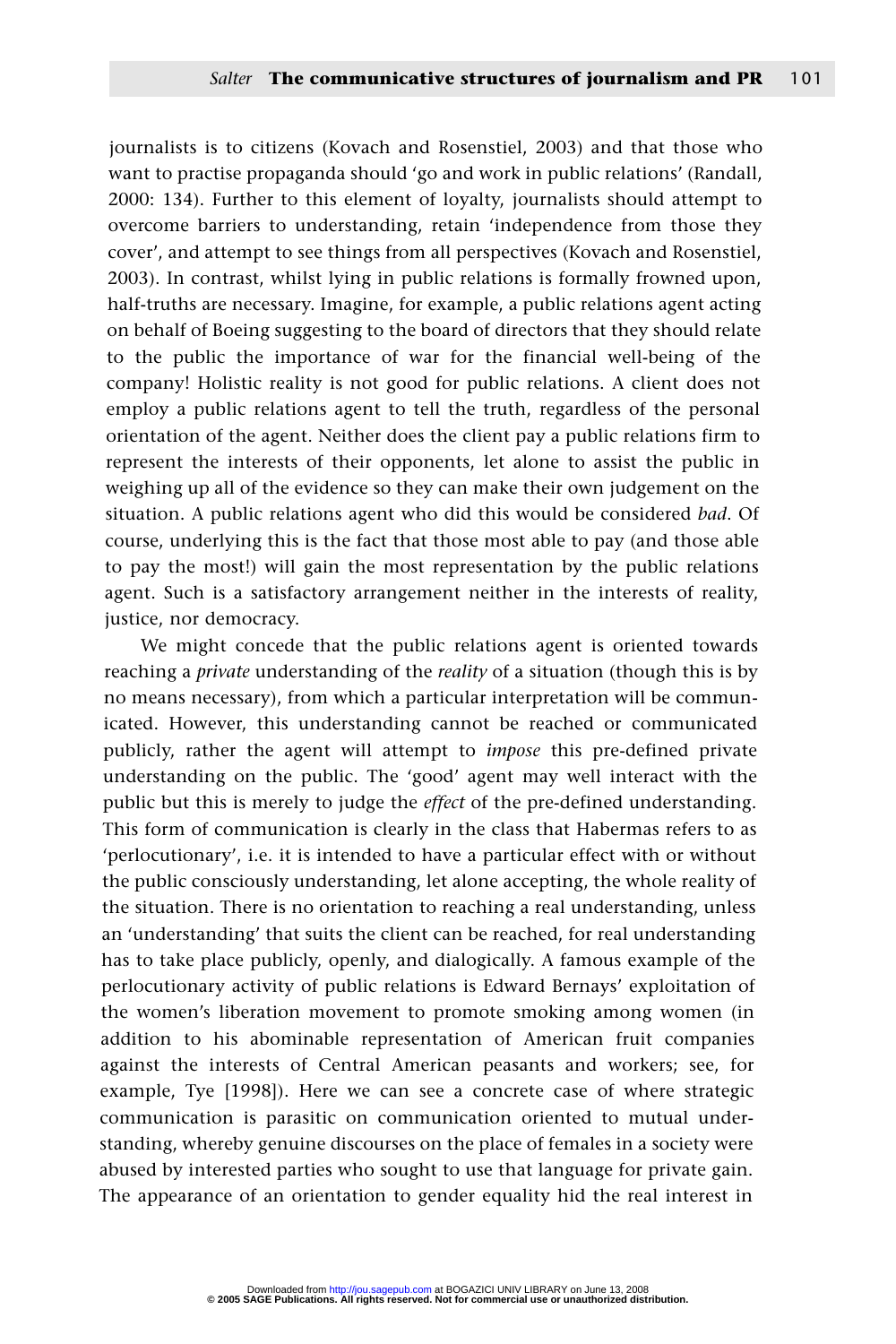maximizing the market – and thereby increasing direct and relative profit – for a dangerous product. The evaluation of Bernays' practice was in terms of whether or not more women took up smoking as a result (they did), rather than whether agreement was reached on whether or not smoking is a good thing for women to do. The degree to which the latter debate did take place was always and only a secondary consideration to the primary, and hidden, motivation of increasing a market; of course, a wholly different, and more truthful, evaluative criterion would be cancer rates among American females. As Habermas (1984: 305) puts it, public relations is an industry in which the speaker 'inconspicuously employs illocutionary results for perlocutionary purposes'.

Finally, and perhaps most problematically, public relations, in contrast to journalism, is primarily concerned with the world of appearances, rather than reality. In this sense, for the public relations agent, it matters less whether, why, or how X *really* occurs than whether, why, or how X *seems* to occur in the eyes of the public. Perhaps the most obvious example of this relates to military public relations. It is of no concern to the agent in this case whether a war is *really* just, why it is *really* happening, or how it is *really* conducted. Consider, for example, the military public relations agent explaining that a government has decided to support the slaughter and mutilation of thousands of people to secure access, transport, and consumption of certain materials that are more profitably sourced from that region. Of course, in this instance, given the special circumstances of war, it is less the case that the public relations agent will believe her- or himself to be doing wrong, given the internalization of values that takes place when public relations are 'in-house'. This example does, however, illustrate a profoundly problematic form of public relations: the inhouse department. In such cases, ethical practices are far more difficult due to the absolute (internal) dependence of the 'agent' on the 'client' (in this case, the 'firm' in which the public relations department is based). To be sure, Baudrillard's claim that the Gulf War didn't *really* happen indicates the normalization of public relations' concern with appearances; i.e. the reality of war changes less than the appearance of it. Of another order are attempts to reconcile opposites, such as junk-food companies *appearing* to 'support' schools or sports, or petrochemical companies *appearing* to 'support' environmentalist award ceremonies. Of course, in neither case can agents genuinely believe that they are presenting the public with a real insight into the operations of their clients. On the contrary, the clients in these instances hinder the activities which they 'support'. On such occasions, it is the *good* journalist and, of course, the *good* sense of the public that exposes such contradictions, though less frequently do either recognize the profound and fundamental systemic wrongness of the public relations sector that deals in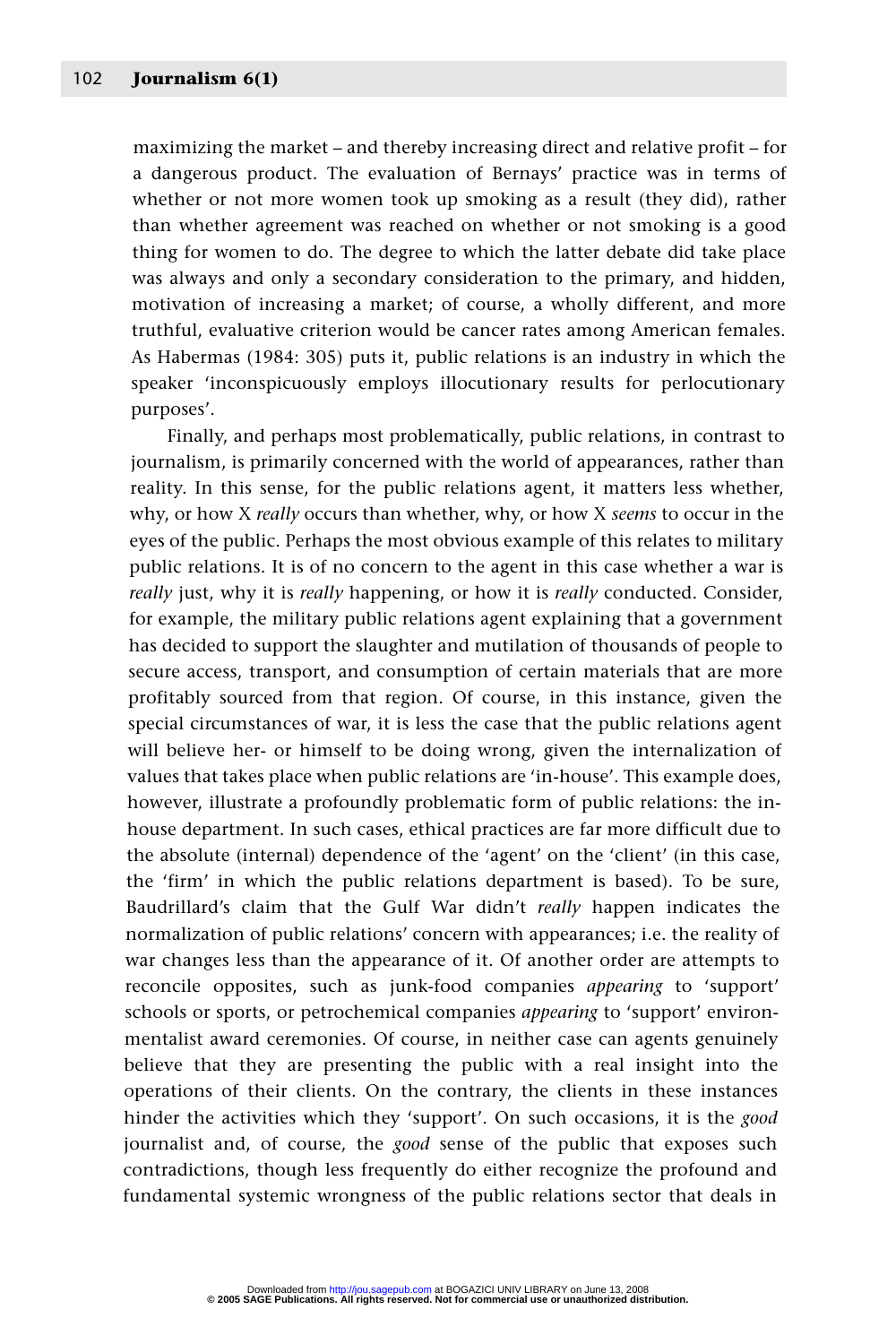such unreality. In this sense, it is the job of the public relations agent to construct the non-identity that is the job of the journalist to expose.

#### **Conclusion**

I hope to have clearly outlined the major structural differences between journalistic communication and the communication of public relations agents. I repeat, I have *not* argued that journalists are any more honest than public relations agents nor that they are any more immune to social relations than anyone else. Rather the intention here has been to illustrate the different logics underlying the communication structures of each form, to demarcate the structural limits to the possibilities of each practice, beyond those common to both, and to highlight these by developing possible criteria for evaluation. It, therefore, remains for me to suggest the proper relations between these forms of communication.

It has become something of an orthodoxy for media commentators to bemoan the 'spin' of politicians and champion the media victims of the manipulation of communication systems by politicians. However, Thomas Meyer (2002) has presented an alternative to this somewhat naive description of appearances. Meyer argues that rather than politicians manipulating an innocent media, the media set frames into which politics has to fit itself. Whereas in conventional media studies, 'framing' refers more to a linguistic process in which words, sentences, headlines, and images are organized so as to propagate a certain appearance, Meyer argues that organizational and technological structures (of which we might say both are ultimately dependent upon resource allocation) create time and space restrictions on the access that politics has to mass media. It is in this sense that Meyer argues that the logic of the media 'colonizes' the logic of politics. Meyer's point is well taken: the process of communication is rarely simple and singular. Indeed, we might be well advised to consider the role of the intermediary between politics and the media, the 'spin doctor' or, far more accurately, press officer. We can see that the press officer is, in fact, structurally less threatening to ethical communication than the public relations agent as such. The good press officer transmits official information, usually limited and partial, to the media via journalists who are (or should be) aware of such limitation and partiality.  $2$  The public relations agent proper, in contrast, is, by definition, more apt to deal either directly with the public without necessarily passing through the interpretive filter of the good journalist or by manufacturing a media event, which may well be intended to have perlocutionary effects. Perhaps, then, it is best to view the 'spin doctor' as a Frankenstein's monster, created by the media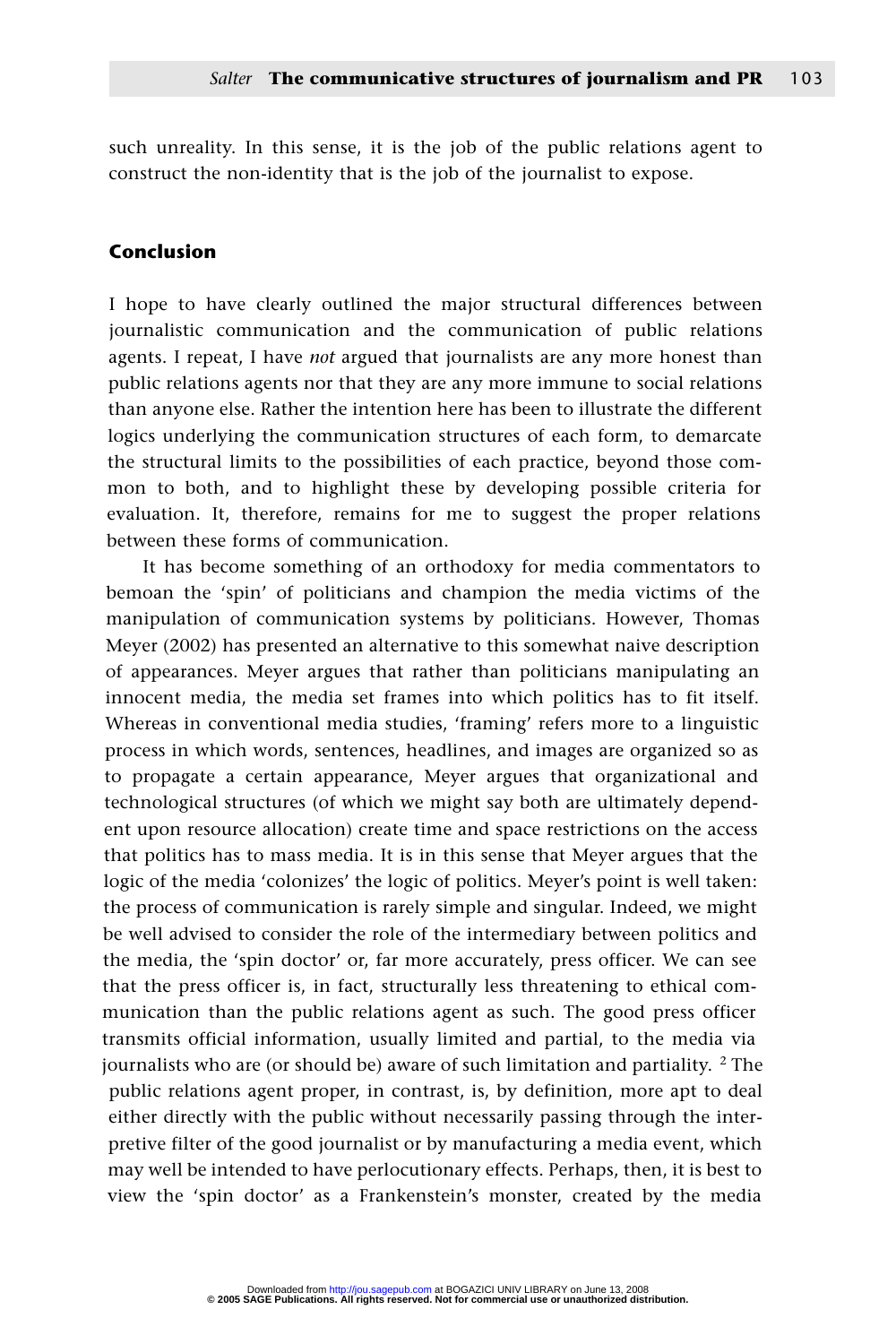environment and existing as half public relations agent and half press officer.

Rather than submit to the rationale of minimalist and efficient strategic communication, we should reassert the professional ethics of the journalist, especially in light of some of the more absurd thinking around the impact of new technologies, so-called 24-hour news, and fragmented consciousness (deriving from fragmented life experiences and distorted communications), which force us to abandon traditional goods, such as reality! Indicative of these claims is Julia Hobsbawm's (2003) suggestion that the contemporary environment demands that journalists should rely on public relations agents in order for them to operate. She claims that 'journalists need PR not just to give information, but to provide access to *sexy spokespeople* to fill columns, host programmes and give soundbites' (emphasis added). However, understanding reality cannot be undertaken cheaply or by halves. Nor can it be achieved by rapid reporting or the use of soundbites. To be sure, reality is costly, time-consuming, and risky, with the expense being incurred by journalist and (active) audience alike. The response of the public relations agent in this case is that if reality takes up too much time in the lives of members of the public and if people haven't got the time to eat or sleep properly, then why force them to read or, God forbid, think? Why bother with reality when it is so costly? However, the investigation into reality is not of the same order as flared trousers or deely-boppers. Rather, it derives from human virtues whose value goes beyond fad and fashion. It is also a resource upon which we can draw to enlighten ourselves and change our world. Rather than abandon such virtues, in the modern world we should firmly reassert and retrench them. To be sure, the journalist should be involved in a struggle, which members of the public are a part of too. It is, therefore, not only the practice of journalism that must be attended to but also the very same social relations that cause 15-minute attention spans, that force journalists to work under such pressure that they have to 'cover a story in half an hour' (Hobsbawm, 2003), and that only contribute to the confusion, disorientation, and moronization that reduce our understanding of the world.

Around Europe, there are already measures in place that aim to protect certain areas of the media from the downward pressure of the market (or relations of production), such as public service broadcasting and media production and distribution subsidies. Although at the moment some exceptions to the General Agreement on Trades and Services rules for audiovisual services have been made in relation to the European media, they are under continual threat as capitalist social relations seek to monopolize ever more domains of human sociation. In view of this, journalists have a choice in where their allegiances lie: with the representatives of these relations or with the no doubt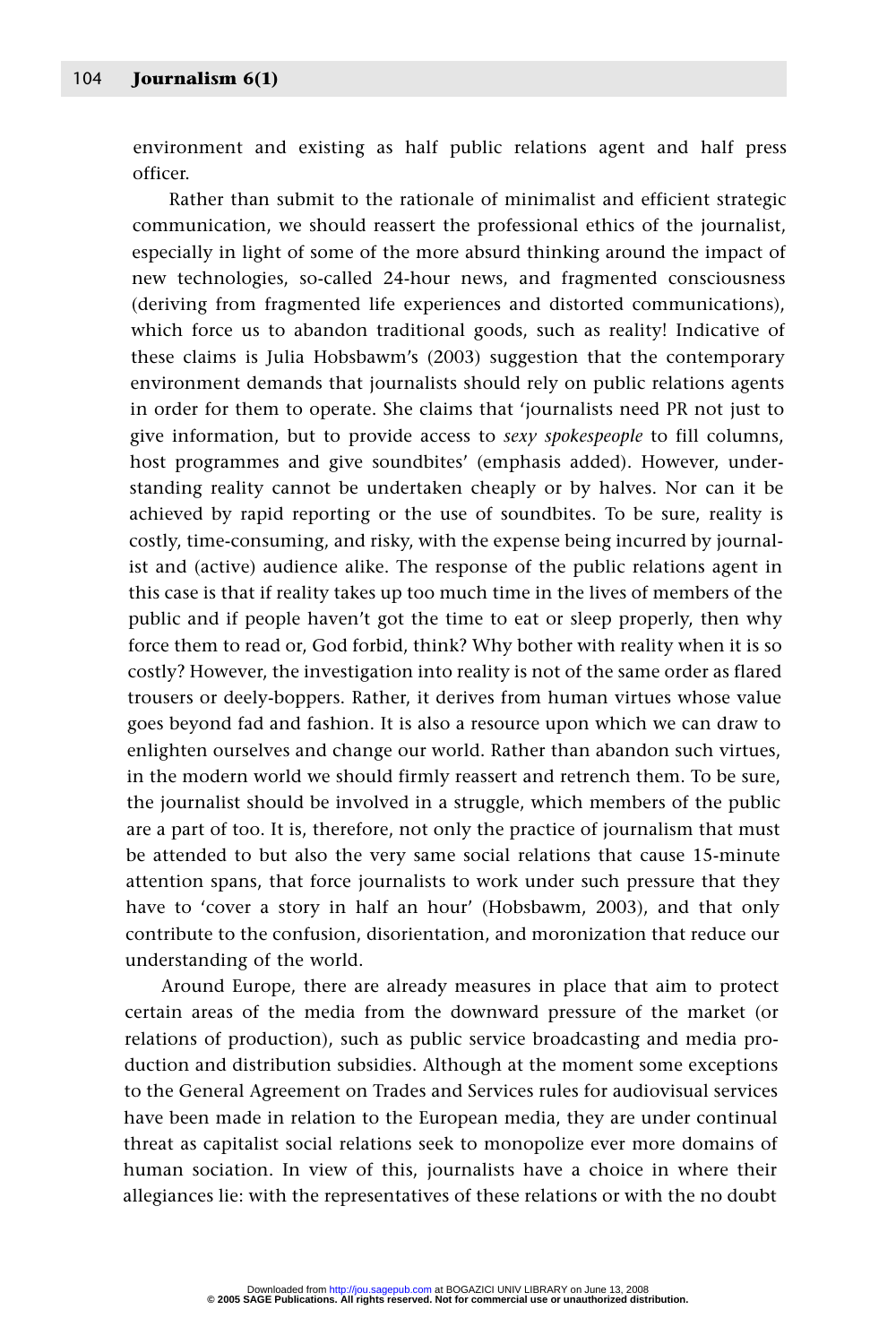insufficient provisions to preserve the relation of journalism and media practice to the democratic public they should serve. To be sure, public relations may benefit from journalism but journalism does not benefit from public relations. As far as the academy is concerned, if we are to nurture democratic communications, we must ensure that we prioritize the journalist's understanding of the manipulative communications of public relations agents over the public relations agent's understanding of how to take advantage of journalists for private gain.

#### **Notes**

- 1 I am reminded by my colleague Ruxandra Trandafiou that language is argumentative and built to distort. However, the point of Habermas' thesis is that the social context in which language is used results in such distortions. Under such social conditions, public relations agents may play a role in the field of contestation. This is doubtless a fair claim but does little to damage the premise of this article that journalism and public relations have fundamentally different orientations.
- 2 The role of the press officer is not, however, simple. Press officers also practise manipulation but they are ultimately subject to democratic pressures and political procedures. Nevertheless, politics has always been a strategic exercise but excesses in this practice must also be checked.

#### **References**

Ashenden, S. and D. Owen, eds (1999) *Foucault contra Habermas*. London: Sage.

- Davis, A. (2000) 'Public Relations Campaigning and News Production', in J. Curran (ed.) *Media Organisations in Society*. London: Arnold.
- Glasgow University Media Group (1976) *Bad News.* London: Routledge.
- Greenslade, R. (2003) 'Dead Meat?', *The Guardian*, 1 December.
- Habermas, J. (1979) *Communication and the Evolution of Society.* London: Heinemann.
- Habermas, J. (1984) *The Theory of Communicative Action: Reason and the Rationalization of the Lifeworld*, trans. T. McCarthy. Cambridge: Polity.
- Habermas, J. (1987) *The Theory of Communicative Action: The Critique of Functionalist Reason*, trans. T. McCarthy. Cambridge: Polity.

Habermas, J. (1989) *The Structural Transformation of the Public Sphere*. London: Polity.

- Habermas, J. (1990) *Moral Consciousness and Communicative Action*, ed. and trans. by C. Lenhardt and S. Nicholsen. London: Polity.
- Habermas, J. (1996) *Between Facts and Norms*. London: Polity.
- Herman, E. and N. Chomsky (1994) *Manufacturing Consent: The Political Economy of the Mass Media*. London: Vintage.

Hobsbawm, J. (2003) 'Why Journalism Needs PR', *The Guardian*, 17 November.

- Institute of Public Relations (n.d.) *Code of Conduct*, URL (consulted September 2004): http://ipr.org.uk/Membership/ipr\_codeofconduct.pdf.
- Keane, J. (1998) *Civil Society: Old Images, New Visions.* Cambridge: Polity.